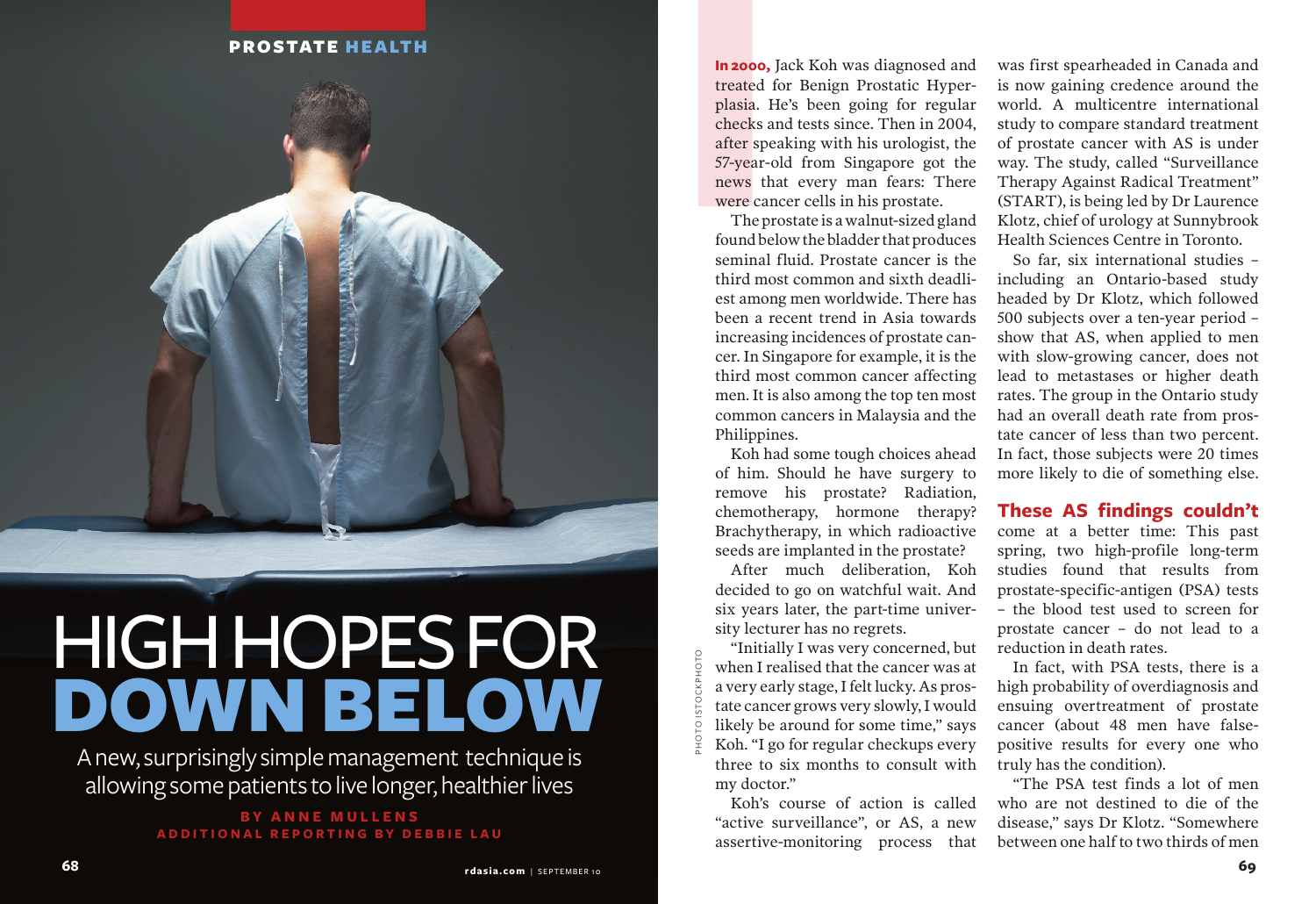will develop prostate cancer as they age, but only about three percent will die of the disease."

This means the PSA test and subsequent biopsies may subject many men to debilitating cancer treatments they don't even need, says Dr Klotz. And high rates of treatment side effects – such as erectile dysfunction and incontinence – further reduce patients' quality of life.

For about 20 years, the test has been rather controversial. According to Dr Colin Teo, consultant urologist at Khoo Teck Puat Hospital in Singapore, most AS protocols require patients to come for six-monthly PSA screenings, and annual digital rectal examinations or prostate biopsies to assess for progress of disease for the rest of their lives.

"Understandably, the prospect of numerous repeated painful biopsies with its side effects is unappealing to many men," says Dr Teo.

Dr Klotz and Dr Martin Gleave, director of the Vancouver Prostate Centre, say that, despite all the controversy surrounding the PSA test, and despite the test's shortcomings, it has its place in helping men and their doctors make informed decisions about the course of treatment for prostate cancer.

"The PSA test is imperfect, but when applied and interpreted correctly, it can help to reduce the morbidity and mortality from this highly prevalent disease," says Dr Gleave. "Just because you have the diagnosis of prostate cancer doesn't mean you need treatment."

And that's how AS fits in: It allows proponents to use PSA levels and biopsy results to distinguish, to the best of current knowledge, slowgrowing cancers from aggressive, life-threatening ones.

## **There are three key factors**

to successful AS, notes Dr Klotz: selecting the right men; communicating the AS approach to patients whose first reaction (often spurred on by wives and loved ones) commonly is "get the cancer out now"; and intervening at the right time when surveillance indicates that the cancer is growing.

A patient is eligible for AS if, upon diagnosis of prostate cancer, he meets the following criteria:

**n** PSA level is less than or equal to ten.

**n** A biopsy shows a low-volume cancer with a Gleason score of six or less. (The Gleason score is a grading, from two to ten, of cancer aggressiveness; scores increase with severity.)

 $\blacksquare$  Prostate-cancer stage grading is between T1c and T2a. (T1 and T2 are the earliest cancer stages, when cells are still confined to the prostate.)

Dr Teo says that the National Comprehensive Cancer Network's practice guidelines recently reported that active surveillance be offered as the one and only initial treatment to two groups of patients: men with "low risk" and a life expectancy of less than ten years, and men with "very low risk" and a life expectancy of less than 20 years.

### **Men who opt for AS must be**

able to live with the knowledge that they're harbouring slightly abnormal cells that could lead to cancer, as well as with the uncertainty of how those cells will behave in the years ahead, says Dr Klotz.

*Harvard Men's Health Watch* published that AS will not be an ideal option for those who want to "get it all out" or "get on with it". If cancer is in early stages and asymptomatic, men who can live comfortably with a diagnosis of cancer should consider AS. Apart from possible anxiety, deferred treatment has no side effects compared to surgery or radiation, which has side effects ranging from temporary pain to permanent impotence and incontinence.

A California report, for example, found that men who deferred treatment for localised prostate cancer had a better disease-related quality of life than men treated with either surgery or radiation.

Men who follow the AS approach will be given aggressive treatment if their PSA levels double or if biopsies show either an increase in cancer volume or the existence of more aggressive cancer cells. "Patients would undergo either surgery or radiation to ablate the cancerous prostate gland," says Dr Teo.

Still, says Klotz, 65 percent of patients will not have rapid cancer growth and will stay on AS.

# **Why You Shouldn't Keep Quiet**

**Another common prostate condition that men face as they grow older is prostate gland enlargement, also known as Benign Prostatic Hyperplasia (BPH). If left untreated, it could cause lower urinary tract problems. Dr Gerald Tan, consultant urologist at Tan Tock Seng Hospital, Singapore, and Dr Teo tell us more:**

**Small Gland, Big Problem** The prostate may be a small gland, but with age, it can become enlarged, squeezing the urethra and causing stress to the bladder and problems with urination. About 50% of men at the age of 50 will have BPH and the incidence increases with age. A Singapore survey found that out of 116 men, a third waited for over a year before seeking treatment and another 33% suffered from sleep problems due to bothersome urinary symptoms.

**Suffering in Silence** Many men avoid seeing the doctor for fear of embarrassment or even surgery – sometimes perceived as the only treatment option. Symptoms can include straining to pass urine, a weak urinary stream, a sense of incomplete voiding, frequency, urgency and nocturia (waking up to urinate two times or more). Quality of life becomes affected and studies have found that men with BPH symptoms have a poorer sex life.